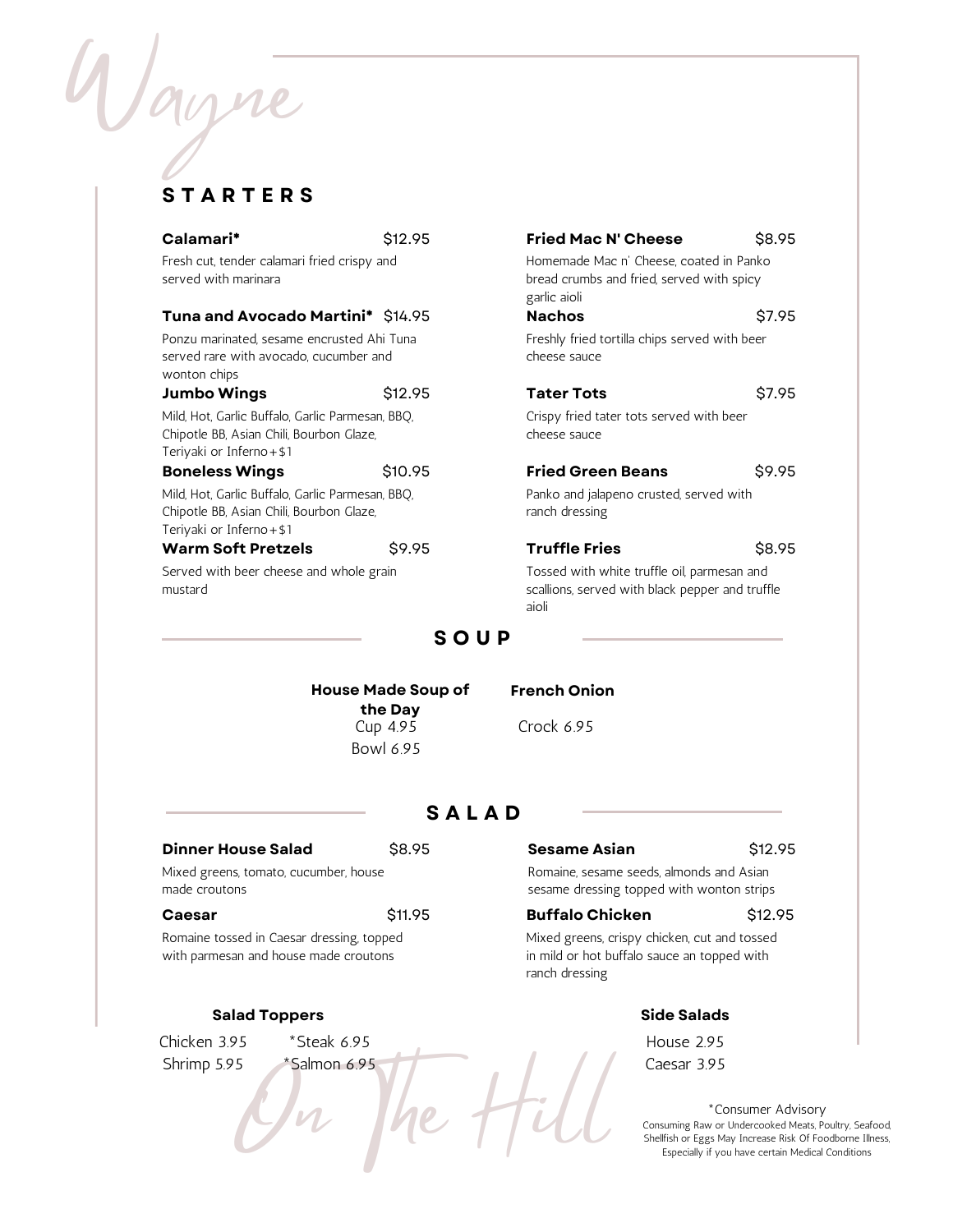Wayne

# **S A N D W I C H E S A N D W R A P S**

Served with Cole Slaw, French Fries and a pickle

#### **Buffalo Chicken Sandwich** \$11.95

Hand Breaded chicken beast, tossed in mild or hot sauce and topped with ranch

#### **Steak Sandwich\*** \$14.95

Roasted petite tender, sauteed onions, pepper jack cheese and horseradish aioli

#### **Philly Cheese Steak** \$13.95

Thinly sliced ribeye, served with sauteed peppers and onions, topped with American cheese

# **E N T R E E S**

12oz \$24.95 16oz \$27.95

On The Hill

Center cut, topped with garlic herb butter, served with veg and choice of potato

#### **Roasted Half Chicken Fish and Chips** \$19.95

Slow roasted, citrus marinated chicken, served crispy with veg and rosemary garlic fries

#### **Dyberry Chicken**  $\frac{1}{2}$ 18.95 **Shrimp Linguine** \$18.95

Chicken breast, ham, cheddar cheese and a mustard cream sauce, served with veg and choice of potato

#### **Tuscan Chicken Tequila Lime Shrimp** \$19.95

Airline chicken breast, spinach, tomato and onions in a creamy garlic sauce served over linguine

#### **Chicken Parmesan** \$19.95

Giant chicken breast, fried and topped with parmesan and mozzarella cheese, served with linguine

#### **Ahi Tuna Wrap\*** \$14.95

Ponzu marinated Ahi Tuna served rare, sesame seeds, fresh spinach, seaweed salad and slaw

#### **Vegan Veggie Wrap** \$11.95

Sauteed fresh zucchini, squash, peppers, onions, portabella mushroom, fresh spinach, balsamic and hummus

#### **New York Strip\* Mango Salmon\*** \$23.95

Pan seared and topped with mango salsa, served with rice and veg

#### \$15.95

Beer battered cod served with rosemary garlic fries and saffron tartar

Jumbo sauteed shrimp, Kalamata olives, sundried tomato, topped with pesto and parmesan

#### \$19.95

\$19.95

Jumbo shrimp, pico de gallo, tequila lime butter, served with rice and veg

#### **Skewered Shrimp**

\$19.95

Jumbo shrimp on a skewer, broiled, served with rosemary garlic fries and veg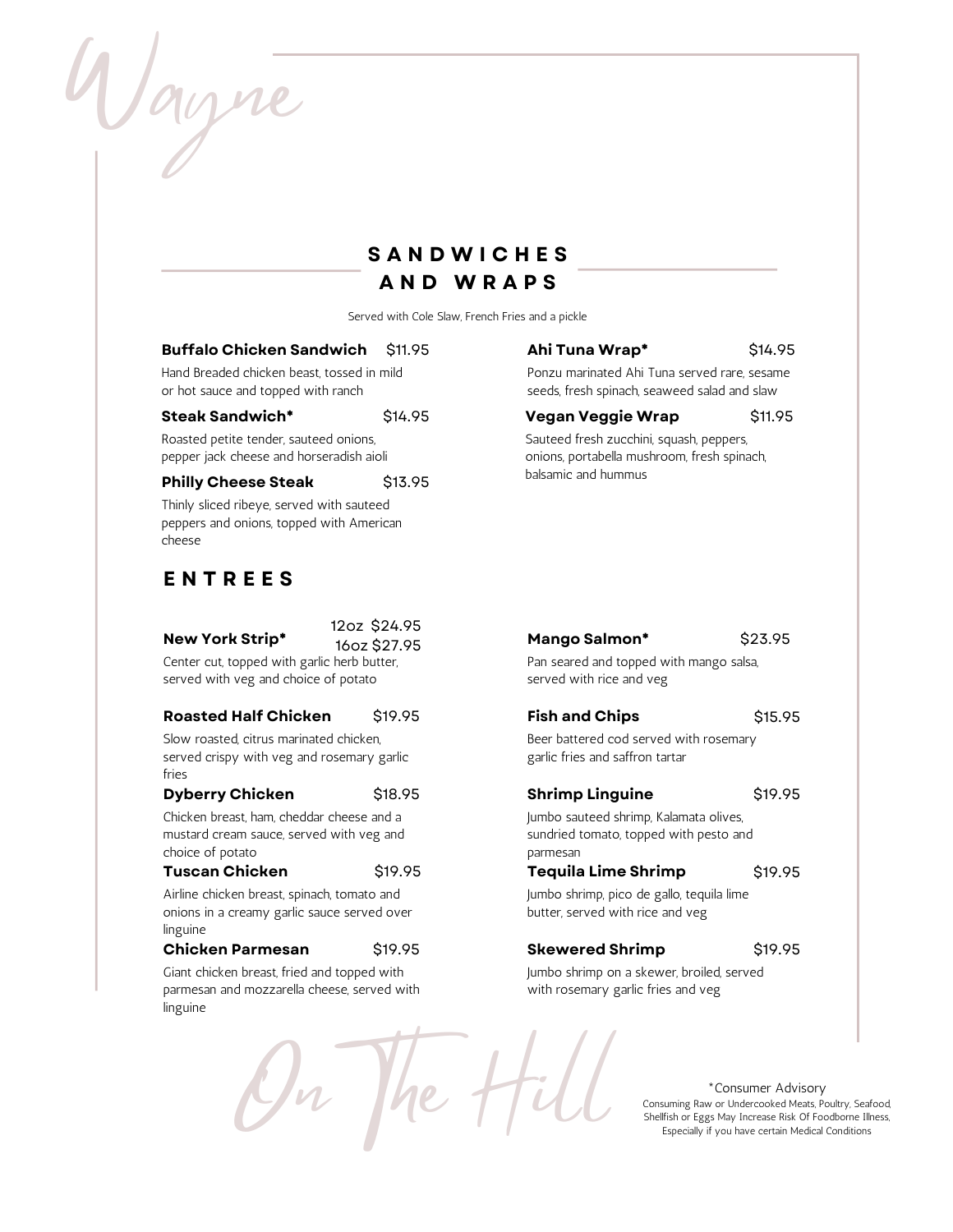Wayne

## **K I D S M E A L S \$ 5 . 9 5**

**Chicken Tenders and Fries Kids Pasta(penne or linguine - butter or marinara) Mac n' Cheese \*Kids Burger and Fries(with or without cheese) Grilled Cheese and Fries**

## **S I D E S**

**Fries \$2.95 Garlic Rosemary Fries \$3.95 Cole Slaw \$1.95 House Made Mac N' Cheese \$2.95 Veg of the Day \$2.95**

**Baked Potato \$2.95 Loaded(Cheddar, Bacon and Sour Cream)\$4.95 Baked Sweet Potato \$2.95 Loaded(Cinnamon, Butter, Marshmallows)\$4.95**

**Tater Tots \$5.95 Loaded(Cheddar, Bacon and Sour Cream)\$7.95**

#### **D E S S E R T S**

**Our desserts change daily, please be sure to ask your server for our daily specials to see todays selections.**

On The Hill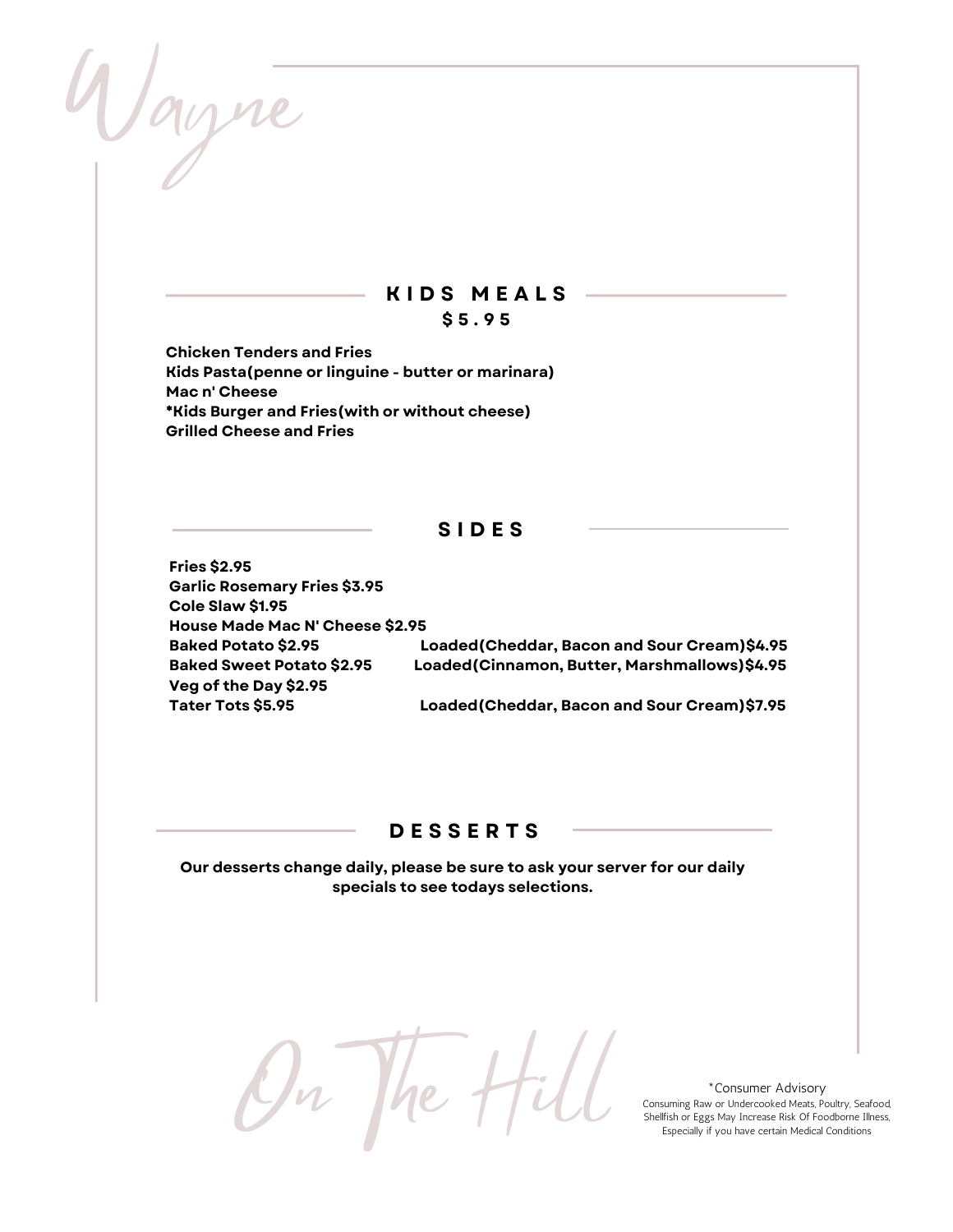# T E X A S **SMOKEHOUSE** B A R B E Q U E

# S TAR T E R S

#### **NACHOS WITH BRISKET** 13.95

*Freshly Fried tortilla chips mothered with our signature beer cheese sauce and topped with a generous portion of our smoked brisket*

## **TATER TOTS WITH BRISKET** 13.95

*Crispy tater tots smothered with our signature beer cheese sauce and topped with a generous portion of our smoked brisket*

#### **BRISKET CHILI** 13.95

*Texas style chili, loaded with tender smoked brisket, topped with cheese and corn bread crumbles*

# ENT R E E S

#### **-HOUSE SMOKED PRIME BEEF BRISKET-**

## **BRISKET SANDWICH** 14.95

*Pulled smoked brisket on a brioche bun served with house made beer cheese mac n' cheese*

#### **BRISKET PLATTER** 19.95

*Sliced smoked brisket served with house made beer cheese mac n' cheese, cornbread and veg*

#### **BRISKET N' BURGER** 16.95

*Our half pound angus burger topped with a generous portion of brisket on a brioche bun, served with house made beer cheese mac n' cheese and cole slaw*

#### **BRISKET TACOS** 14.95

*Pulled smoked brisket served in a fresh flour tortilla with shredded lettuce and pico de gallo, served with house made beer chese mac n' cheese*

#### **-HOUSE SMOKED CHICKEN-**

#### **SMOKED CHICKEN PLATTER** 19.95

*Half Smoked Chicken served with house made beer cheese mac n' cheese, cornbread and veg*

## ALL OUR MEATS ARE HOUSE SMOKED WITH APPLEWOOD FROM PLEASANT MOUNT, PA.

SERVED WITH REAL HI C K O R Y B B Q S A U C E